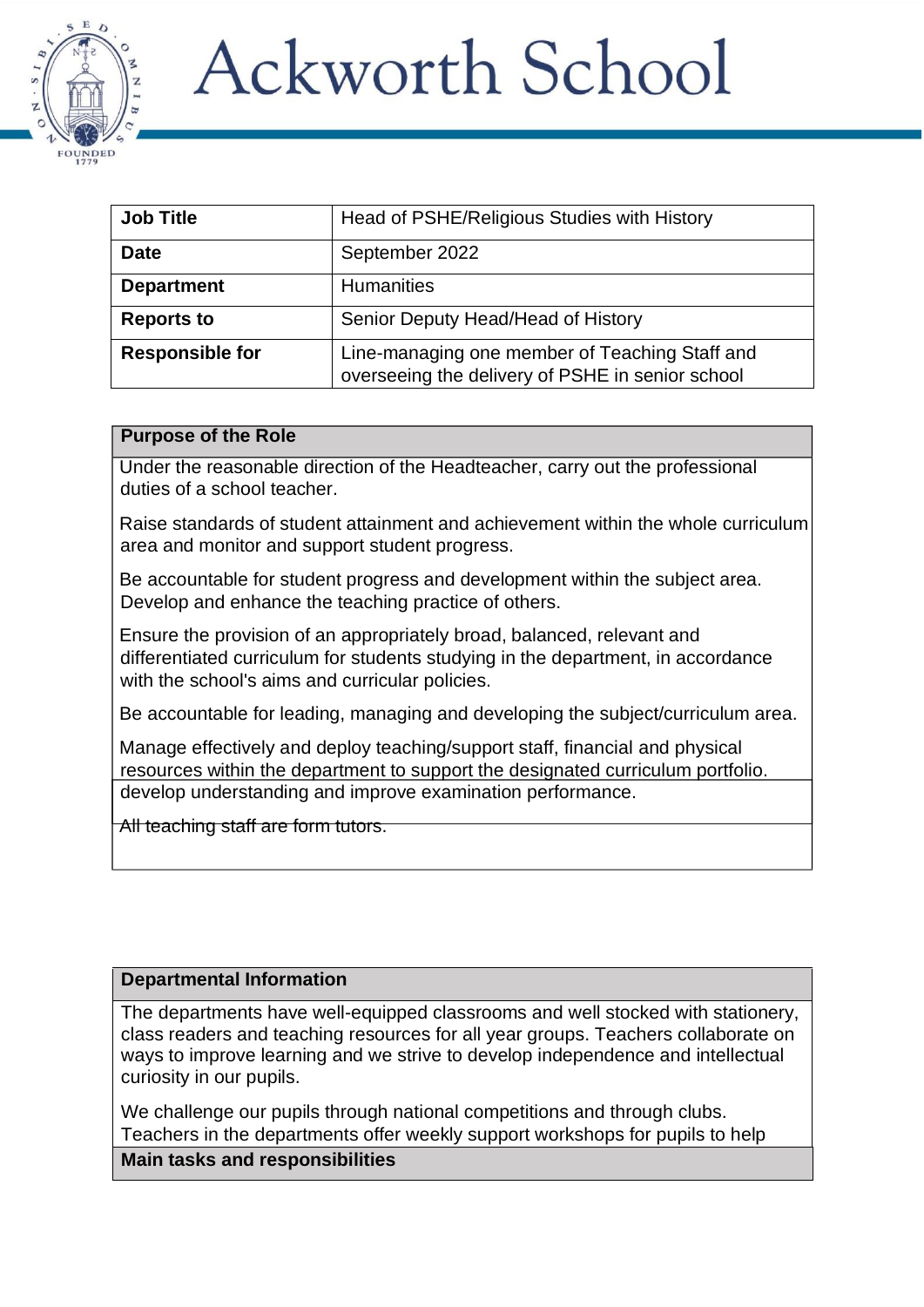# **Strategic Direction and Development of the School**

- Be committed to a shared vision of the school
- Promote your own vision for Departmental success, and to lead by example, in order to motivate colleagues and pupils in support of these two aspirations
- Foster and support an ethos which promotes excellence in teaching and learning and which sustains improvement in staff and pupils
- Assist in the development and implementation of a strategic plan identifying priorities and targets, supporting whole-school improvement
- Represent the PSHE department as part of ISI inspections.

# **Leading and Managing Staff**

- To create a positive and supportive working environment for all, by promoting teamwork that results in motivated staff with effective working relations
- To induct, enable, develop and motivate staff to carry out their respective roles to the highest standard
- To allocate and evaluate the work of colleagues, ensuring effective delegation of tasks and responsibilities
- To encourage and facilitate the continuous professional development of staff, offering an appropriate role model
- To play a leading role, as appraiser and appraisee, in the school's Appraisal system, as well as conducting departmental observations and work scrutinies, on an annual basis, ensuring appropriate, challenging objectives are set for all members of the Department.
- To advise on the recruitment and selection of staff
- To ensure colleagues within the Department are trained on new EdTech such as iPads and are successfully implementing this in their teaching practice.

## **Teaching and Learning**

- To lead the planning and implementation of the subject curriculum, and to be accountable for the development and delivery of all subjects or areas with the Department.
- To construct and revise full schemes of work, within an appropriate Departmental Handbook
- Be aware of the school's SEN policy and take responsibility for delivering its day to day provision within the department. Be responsible for accessing all information related to students with SEN via the SEN register and meetings with the SEN teacher.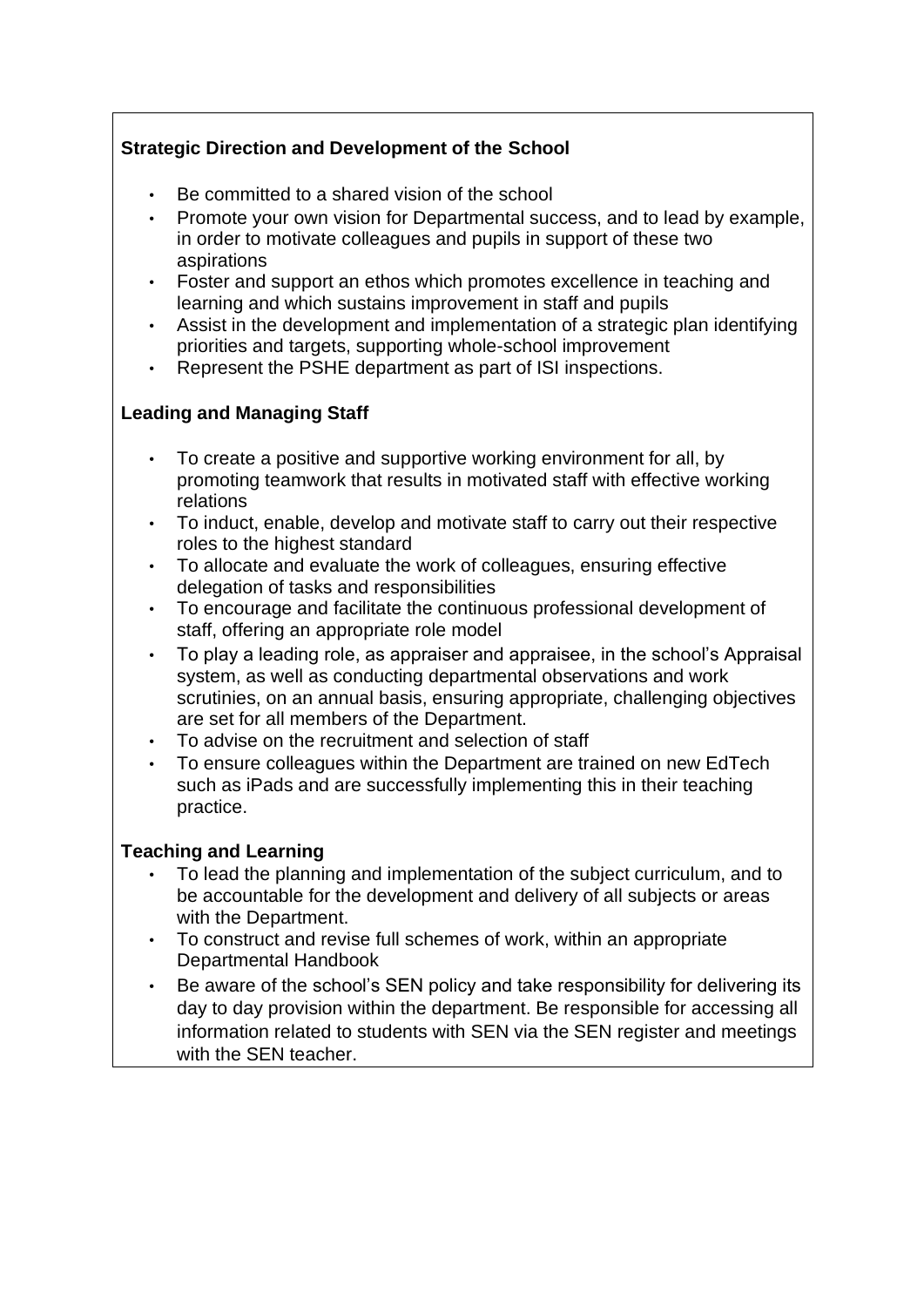- Ensure that all staff are up to date and meet the needs of students with SEN.
- To strive towards achieving outstanding academic attainment and progress in English
- To coordinate the grouping of pupils and the provision of relevant staff/teaching group lists
- To work towards the creation and maintenance of an environment and a code of behaviour which promote and secure good teaching, effective learning, and high standards of achievement and behaviour
- To establish effective systems for monitoring and evaluating pupils' work, including both internal/external assessment procedures, and the coordination and presentation of external examination results
- To make full professional use of analysis information and evaluate performance data provided
- To develop a thriving extracurricular life of the Department, allowing students to engage with English beyond the curriculum in ways that engage, excite and foster a love for the subject including running workshops, intervention activities, competitions, trips, open days, etc.
- Ensure that innovative and appropriate approaches to learning are made available to students with specific learning needs, for example: those with a low vocabulary base, those for whom English is a second (or subsequent) language, hearing or visual impairment (or other disability) and for the very linguistically able.
- Work with other departmental heads to agree schemes of work so that the content of courses is complementary and so provides students with a broader understanding of English and its links with other fields of study. •
- To promote and implement the use of new EdTech such as iPads, OneNote, Teams, etc. within the Department in line with Whole-School policies

# **Resources**

- To maintain an effective Departmental Handbook and Departmental Development Plan in accordance with school expectations
- To construct, present and control the annual departmental budget, ensuring prudent expenditure, overseeing the usage, storage and security of equipment, materials, facilities and other resources, and maintaining efficient inventories
- To help to manage and organise accommodation so as to ensure that it meets the needs of pupils, the curriculum and the requirements of health and safety regulations
- To be responsible for the Health & Safety of the department
- To ensure Departmental resources are maintained and regularly updated on OneDrive
- To ensure Department displays are regularly updated with examples of student work to help further promote the Department

# **Liaison and information**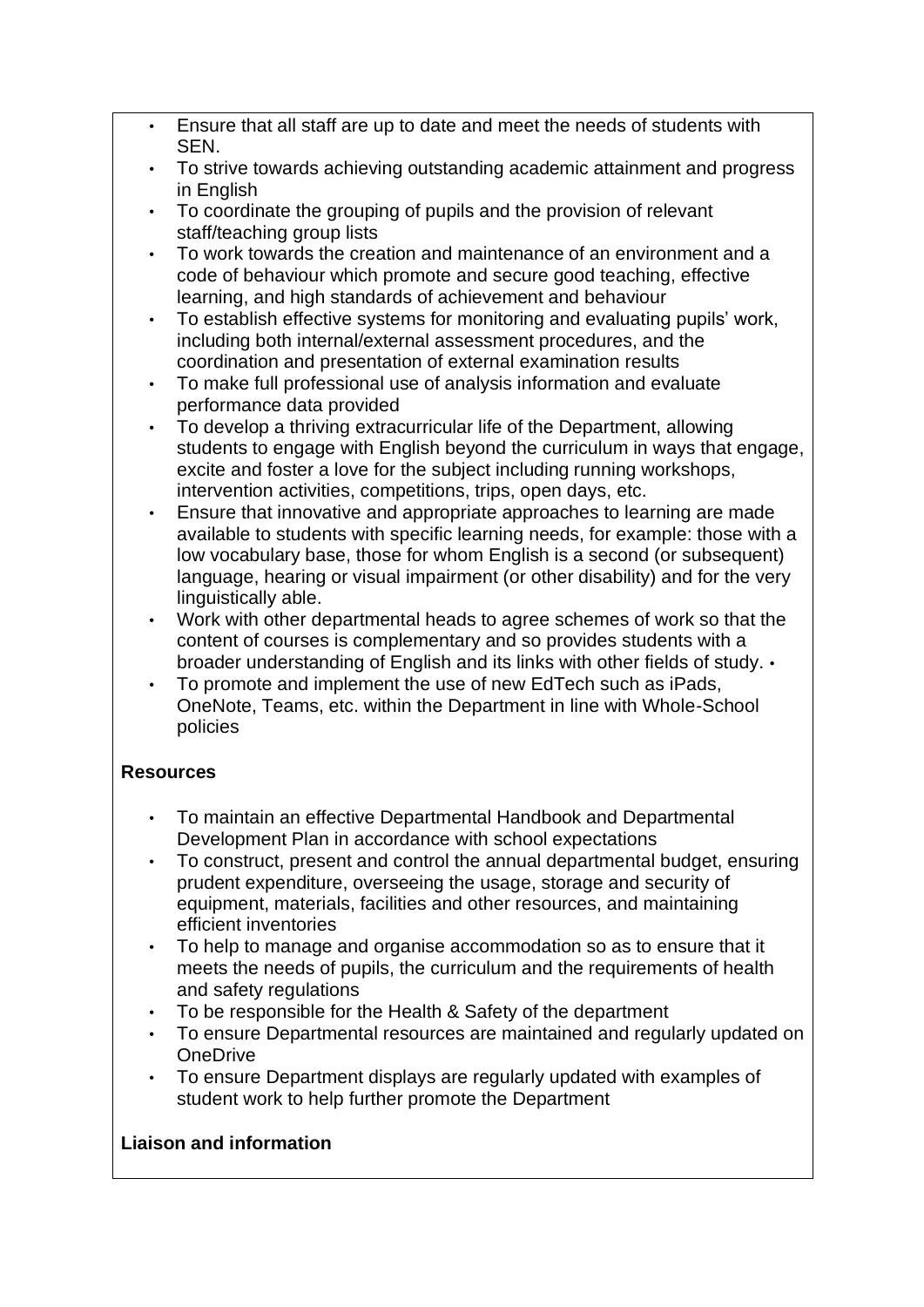- To represent the Department in liaison with senior colleagues, parents, other schools and other internal/external parties, such as Coram House, demonstrating effective communication and consultation as appropriate.
- To co-operate with other departments to ensure a sharing and effective use of resources to the benefit of the school and the students
- To lead the development of effective subject links with partner schools, HMC networks and the wider community; relevant attendance at liaison events in partner schools; engagement with outside agencies such as Universities, Associations etc; and the effective promotion of subjects at Open Days/Evenings and other events
- To provide information to the Head, parents, colleagues and other groups about the work of the department and the progress of pupils, including annual analyses of the Department's public examination results
- To monitor subject reports, form orders and parents' evening arrangements
- To organise regular departmental meetings (agendas and minutes maintained with copies available on request), and attend all appropriate other meetings, including Heads of Departments and other meetings as directed by the Head or one of the Deputy Heads.
- To promote and safeguard the welfare of children and young people.
- To ensure the maintenance of accurate and up-to-date information concerning the department, including on the school's ISAMS.
- Liaise directly with the DSL and relevant local bodies in ensuring that the PSHE curriculum is updated on an ongoing basis so that it addresses current school wide issues and national trends in things that are affecting young people.

## **Person Specification**

#### **Educational Attainment**

- A good first degree from a recognised university in History or a related subject.
- A post-graduate qualification in a related subject (desirable)
- Recognised teaching qualification, such as PGCE or equivalent experience

## **Experience, Knowledge and Skills**